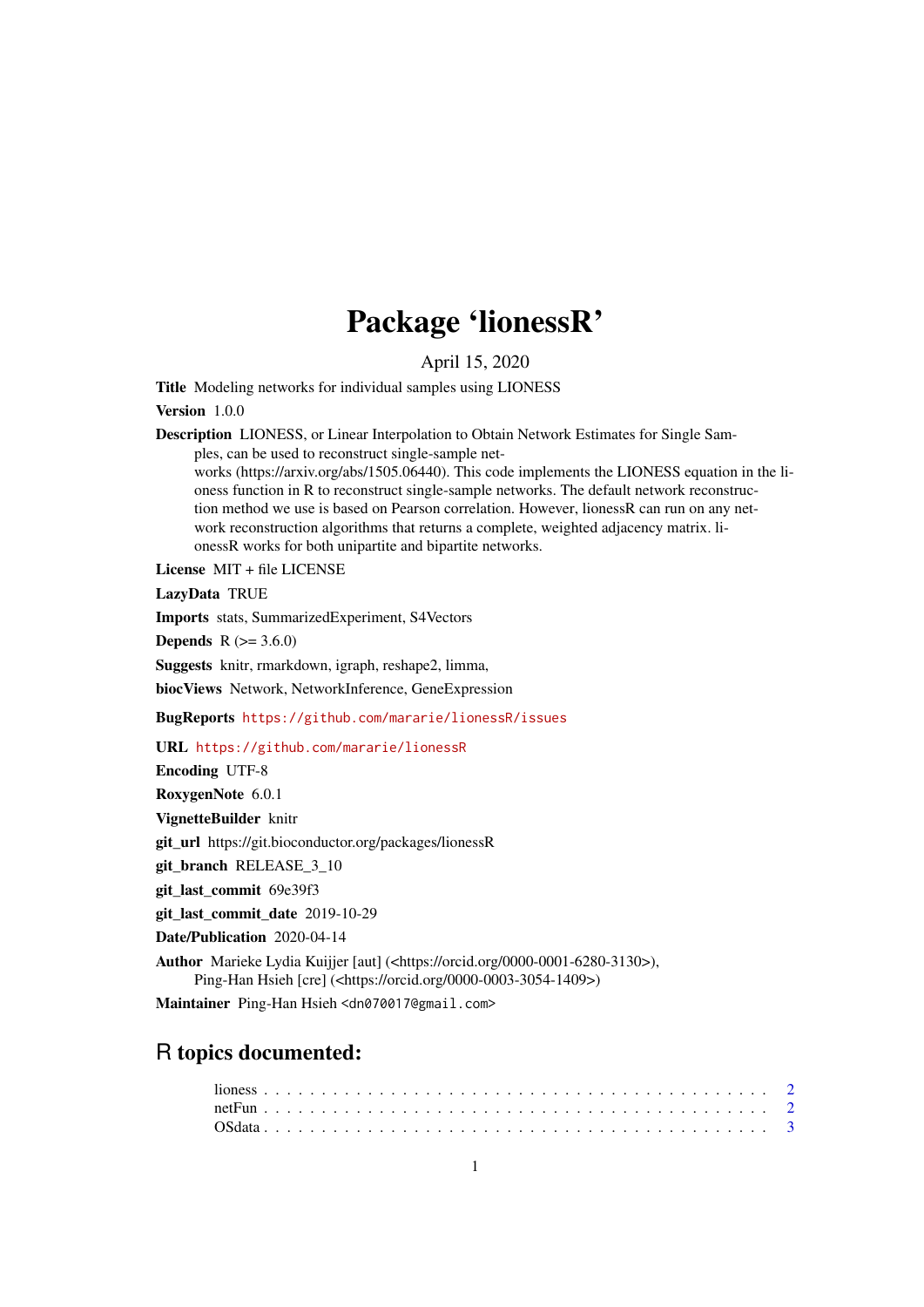#### <span id="page-1-0"></span>**Index** [4](#page-3-0)

lioness *LIONESS*

#### Description

This function uses the LIONESS equation to estimate single-sample networks. The input supports numeric matrix or a SummerizedExperiment object.

#### Usage

 $liones(x, f = netFun)$ 

#### Arguments

| x | Numeric matrix with samples in columns or SummerizedExperiment object |
|---|-----------------------------------------------------------------------|
|   | Network reconstruction function. Defaults to Pearson correlation.     |

#### Value

SummerizedExperiment object for single-sample association network. The rowData contains the information about the regulators and their targets, while the colData contains the information about the samples. The edge weights of sample specific networks can be accessed through the lioness assay of the object.

#### Examples

```
exp <- matrix(sample(1000,1000)/1000, 100, 10)
genes <- paste("gene", c(1:nrow(exp)), sep="_")
samples <- paste("sample", c(1:ncol(exp)), sep="_")
rowData <- S4Vectors::DataFrame(row.names = genes, gene = genes)
colData <- S4Vectors::DataFrame(col.names = samples, sample = samples)
se <- SummarizedExperiment::SummarizedExperiment(assays = list(counts = exp),
                                                 colData = colData, rowData = rowData)
lionessResults <- lioness(se, netFun)
```
netFun *netFun*

#### Description

This is the network reconstruction function that will be used to build aggregate networks.

#### Usage

netFun(x)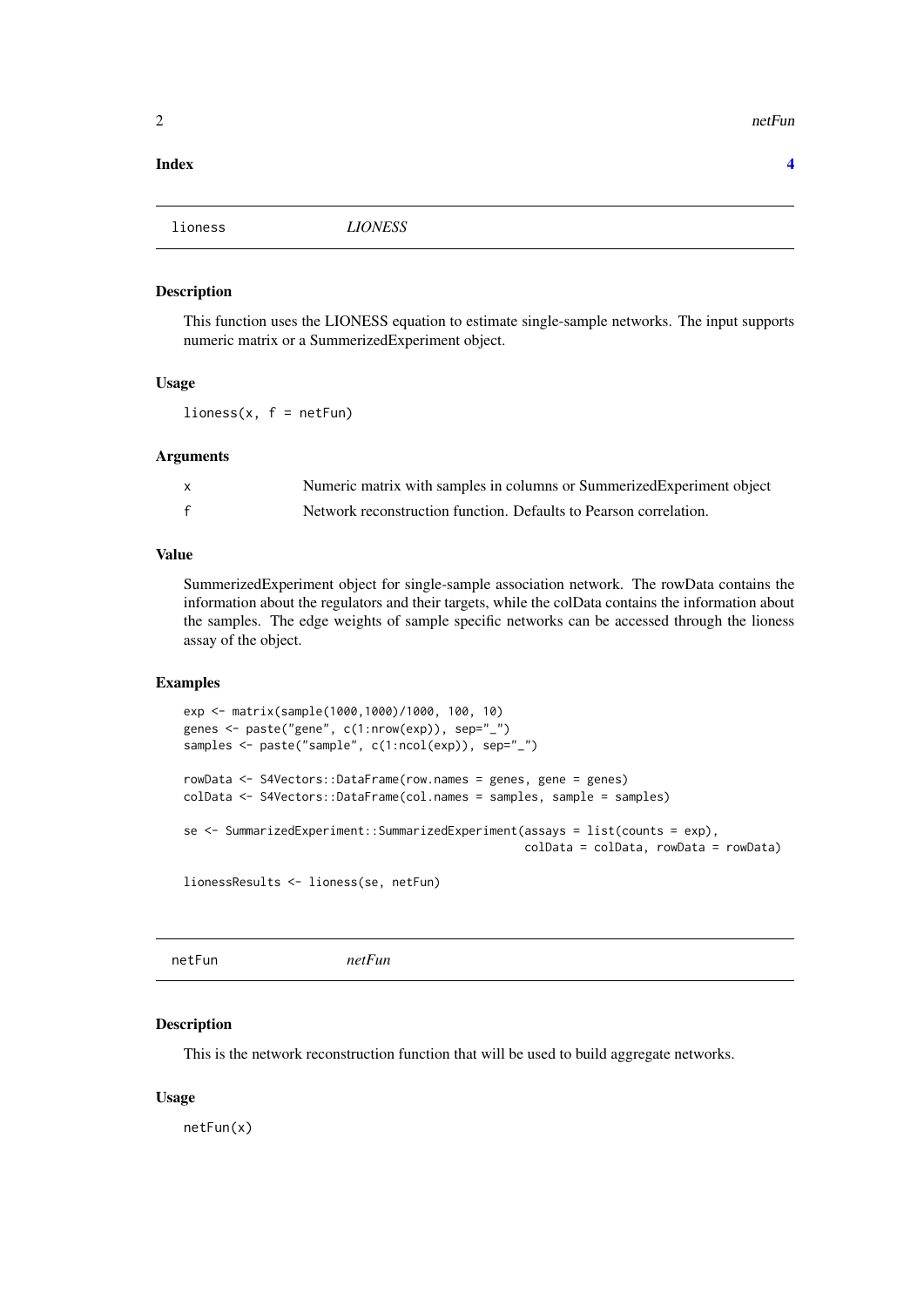#### <span id="page-2-0"></span>OSdata 3

#### Arguments

x Numeric matrix with samples in columns.

#### Value

Numeric matrix of association network.

#### Examples

```
exp <- matrix(sample(1000, 1000)/1000, 100, 10)
netFun(exp)
```
OSdata *OS data*

#### Description

Pre-processed gene expression data from high-grade osteosarcoma biopsies and sample characteristics were downloaded from GEO (GSE42352). We converted nuIDs to gene symbols using the annotation platform GPL10295. For genes with duplicate gene symbols, we selected the gene with the highest variance. Finally, we subsetted the data to the 53 patients for which 5 year metastasis information was available. Finally, we extracted genes with top 10,000 variance to reduce the size of the dataset.

#### Usage

data(OSdata)

#### Format

Variable "exp": Data frame containing expression data for 10000 genes and 53 samples. Variable "targets": Data frame containing information on whether patients developed metastases within 5 years or not, 53 samples and 2 columns.